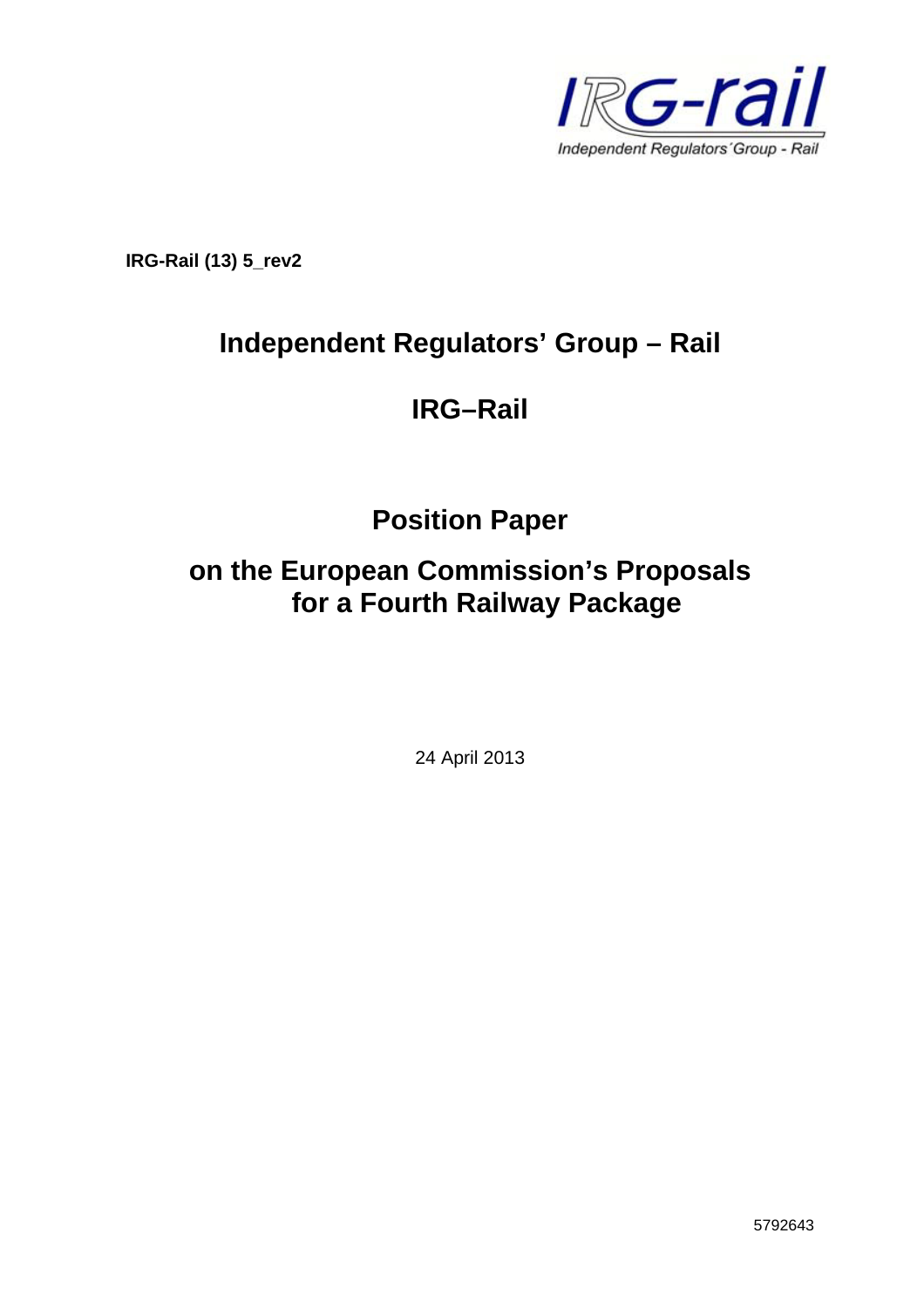

## **I. Introduction**

- 1. On 30 January 2013 the European Commission published its  $4<sup>th</sup>$  Railway Package<sup>[1](#page-1-0)</sup>. This comprehensive package addresses the following topics:
	- $\triangleright$  the opening of the market for domestic passenger transport services by rail.
	- $\triangleright$  a structural reform and improvements in governance of the railway infrastructure,
	- $\triangleright$  further harmonisation with regard to interoperability, railway safety and the role of the European Rail Agency.
- 2. The publication of the final proposals was preceded in 2012 by intensive discussion and consultation with rail stakeholders. IRG-Rail closely monitored this process and published a position paper in October [2](#page-1-1)012<sup>2</sup>.
- 3. That paper outlined the initial views of IRG-Rail members, in particular:
	- $\triangleright$  IRG-Rail welcomed the effort to improve competition in the EU rail industry through market opening, assisted by strong, independent regulation and accompanied by some key framework conditions, thus contributing to increased quantity and better quality of passenger and freight services.
	- $\triangleright$  IRG-Rail welcomed competitive tendering as the general rule for awarding public service contracts, and favoured legislation requiring rolling stock availability not to be a barrier to market entry.
	- ¾ IRG-Rail welcomed provisions to improve access to rail-related services, in particular ticketing and marketing or promotional activities.

<span id="page-1-0"></span> $1$  The Commission proposes to amend the following legal instruments:

<sup>-</sup> Directive 2012/34/EU of the European Parliament and of the Council of 21 November 2012 establishing a Single European Railway Area (Recast) as regards the opening of the market for domestic passenger transport services by rail and the governance of the railway infrastructure;

Regulation (EC) No 1370/2007 of the European Parliament and of the Council of 23 October 2007 concerning the opening of the market for domestic passenger transport services by rail ;

<sup>-</sup> Regulation (EC) No 881/2004 of the European Parliament and of the Council of 29 April 2004 on the European Union Agency for Railways;

Directive 2004/49/EC of the European Parliament and of the Council of 29 April 2004 on safety on the Community's railways;

<sup>-</sup> Directive 2008/57/EC of the European Parliament and of the Council of 17 June 2008 on the interoperability of the rail system within the European Union;

The Commission suggests further to repeal Regulation (EEC) 1192/69 on common rules for the normalisation of the accounts of railway undertakings.

<span id="page-1-1"></span>\_<br><sup>2</sup> IRG-Rail (12) 2 rev1; IRG-Rail (12) 2a published 24th October 2012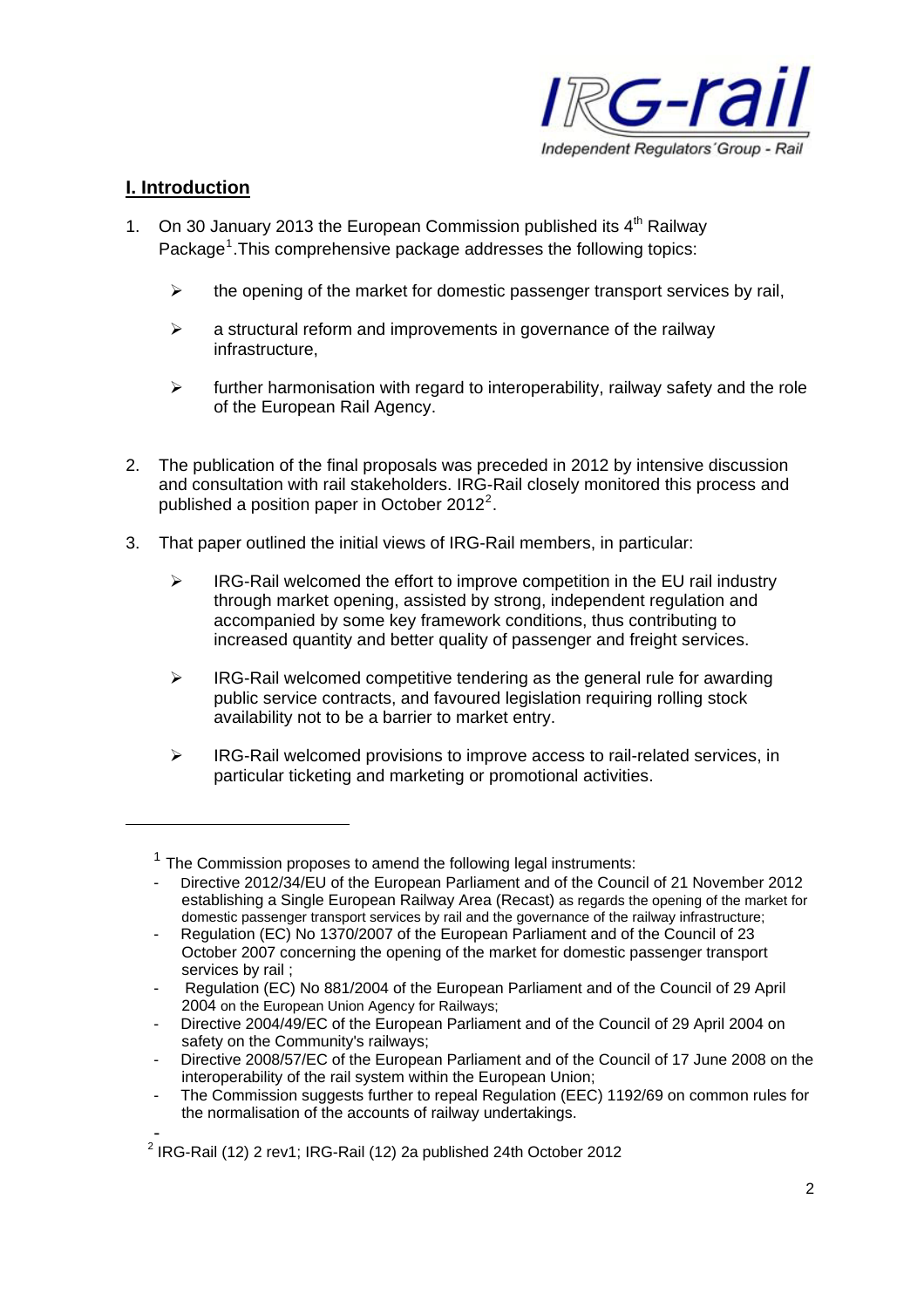

- $\triangleright$  IRG-Rail also favoured clearer definition and specification of the essential functions of infrastructure managers and a further separation and independence from railway undertakings' functions. With regard to the essential role of Regulatory Bodies in securing transparency and a levelplaying field, IRG-Rail stressed the need for full regulatory supervision of any separation requirements.
- $\triangleright$  IRG-Rail supported stronger cooperation between national safety authorities, acceleration of cross-acceptance of national legislation and an appropriate harmonisation of safety rules, avoiding over-prescriptive requirements. This was likely to promote further opening of the railway market and an enhanced competitive environment.
- $\triangleright$  IRG-Rail outlined, however, that it was important to ensure that proposals were flexible and did not create unjustified cost and bureaucracy for the rail industry. Especially with regard to the opening of the domestic passenger market, IRG-Rail stressed the importance of synergies to ensure that benefits of a whole system approach to operations were retained. IRG-Rail recommended no one-size-fits-all approach to market opening or access to rolling stock, but the choice of different options depending on specific national conditions.
- 4. This position paper builds on IRG-Rail's initial views and aims to address the objectives and concrete legislative proposals of the package from a practical regulatory perspective.

## **II. Overall objectives of the 4<sup>th</sup> Railway package and general remarks**

- 5. This paper focuses on the regulatory impact of the proposed measures on the day-today work of IRG-Rail members, and presents their views with respect to their individual responsibilities, not necessarily reflecting all individual policy positions at national level.
- 6. The overall aim of the 4th Railway Package is to create a fully competitive and sustainable Single European Railway Area, to the benefit of customers, businesses and the environment. The Commission proposes to take action towards "a joined up infrastructure" and "a real internal market". To achieve that, the proposed 4th Package suggests action in the following three main areas:
	- ¾ **Standards and approvals that work**: Trains and rolling stock should be built to a single standard and certified once in order to save time and money. There should be only a single safety certificate for rail companies allowing them to operate European-wide.
	- ¾ **A structure that delivers**: Infrastructure managers should be strengthened and the functions of managing the network (including traffic management) and running the trains should be kept separate to ensure that the rail network is run efficiently and in a non-discriminatory manner.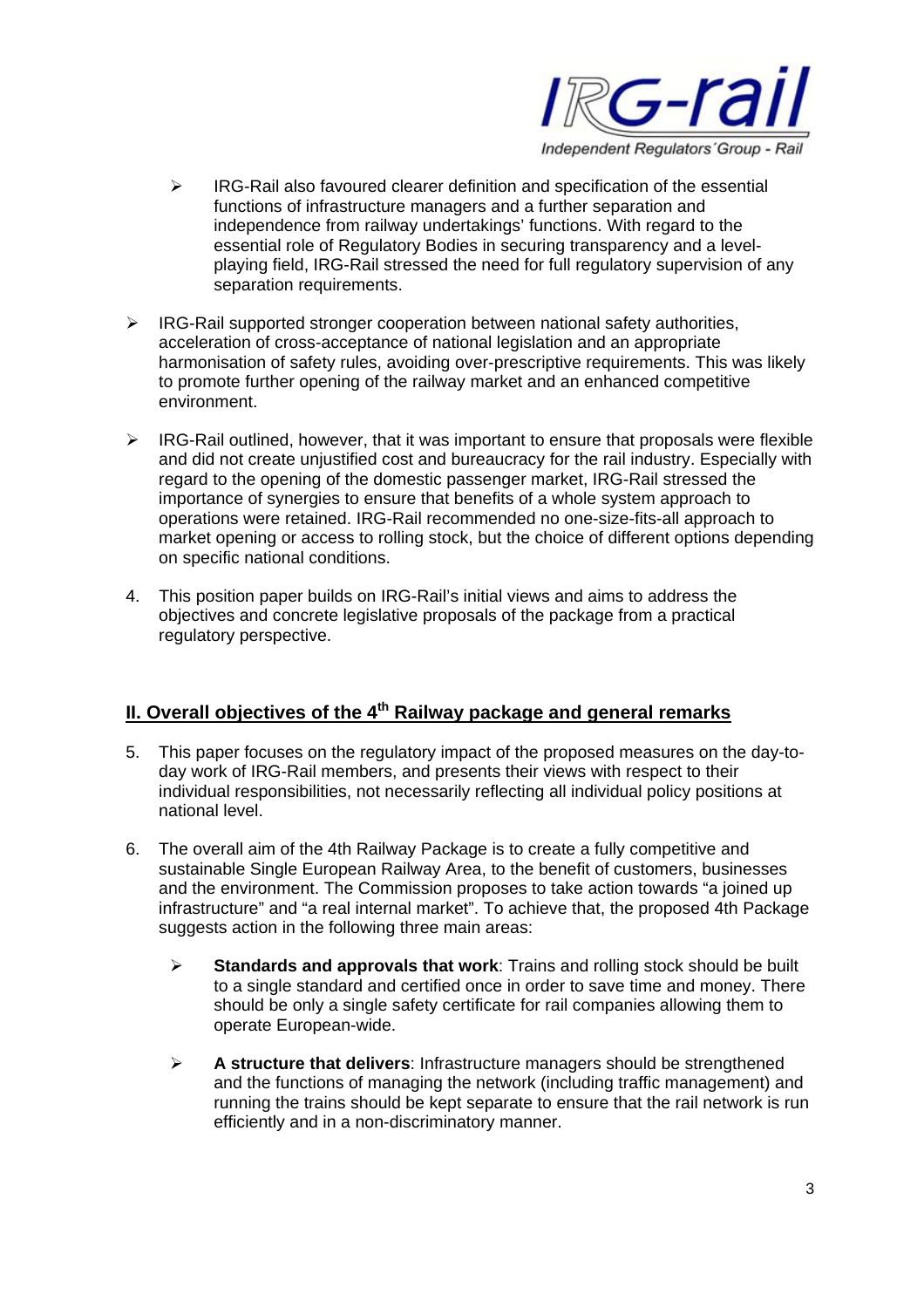

- ¾ **Fully open markets that provide better quality and better choice**: domestic passenger markets should be opened up to new entrants and services in order to encourage innovation and efficiency.
- 7. IRG-Rail fully supports the Commission's holistic approach in the package which addresses at the same time the relatively low level of competition, remaining market distortions and suboptimal structures by introducing mutually supportive initiatives on different aspects of rail and other legislation.
- 8. IRG-Rail welcomes in particular the objective of the 4<sup>th</sup> Package to open the domestic rail market, as this is a major step towards a competitive, efficient and sustainable single rail market in Europe. The chosen holistic approach with different proposed measures can achieve synergies and therefore create a more efficient, competitive and customer-responsive railway sector.
- 9. Nevertheless, IRG-Rail has some reservations about several aspects of the proposals, as detailed in this paper, which also highlights some areas where more clarity is required.
- 10. Acknowledging the fact that the package touches upon a variety of different fields of law (like public procurement law or labour law) as well as the responsibilities of different national authorities.
- 11. As already pointed out in its first position paper, IRG-Rail is convinced that market opening can be successful only with robust regulatory oversight and a set of clear framework conditions such as non-discriminatory access to infrastructure, stations, train path allocation, traffic management and suitable rolling stock. To create a wellfunctioning competitive single rail market in Europe IRG-Rail believes that it is necessary to eliminate the remaining legal, structural, and technical barriers to marketentry. It is also essential to preserve the benefits of an integrated network of services and ensure a level playing field to promote a well-functioning rail market. Some of these framework conditions will be addressed through the proposals related to the opening of the domestic passenger market, others via the proposal on infrastructure governance and the technical part of the package.
- 12. IRG-Rail believes that it is crucial to find the right balance between legal clarity and detail on one hand, and discretion or sufficient regulatory flexibility on the other. Therefore IRG-Rail welcomes explicitly the flexible approach the European Commission has chosen with regard to different aspects of the opening of the domestic passenger market (for example; the model of open access, access to rolling stock, ticketing). This will leave sufficient room for maneuver for suitable national solutions, that take into account different national structures. We note however, that for market opening to be successful, it is important to ensure that implementation respects the level playing field and that countries open their domestic passenger markets as soon as possible, in accordance with relevant legislation.
- 13. IRG-Rail believes that a transparent and clear legal framework is vital for liberalised markets and the development of open access operators. To be successful, market opening of the passenger market must be accompanied and supported by robust and independent regulation. The main priority is to ensure that access to the market is non-discriminatory and transparent, in particular with relation to the criteria for capacity allocation. A level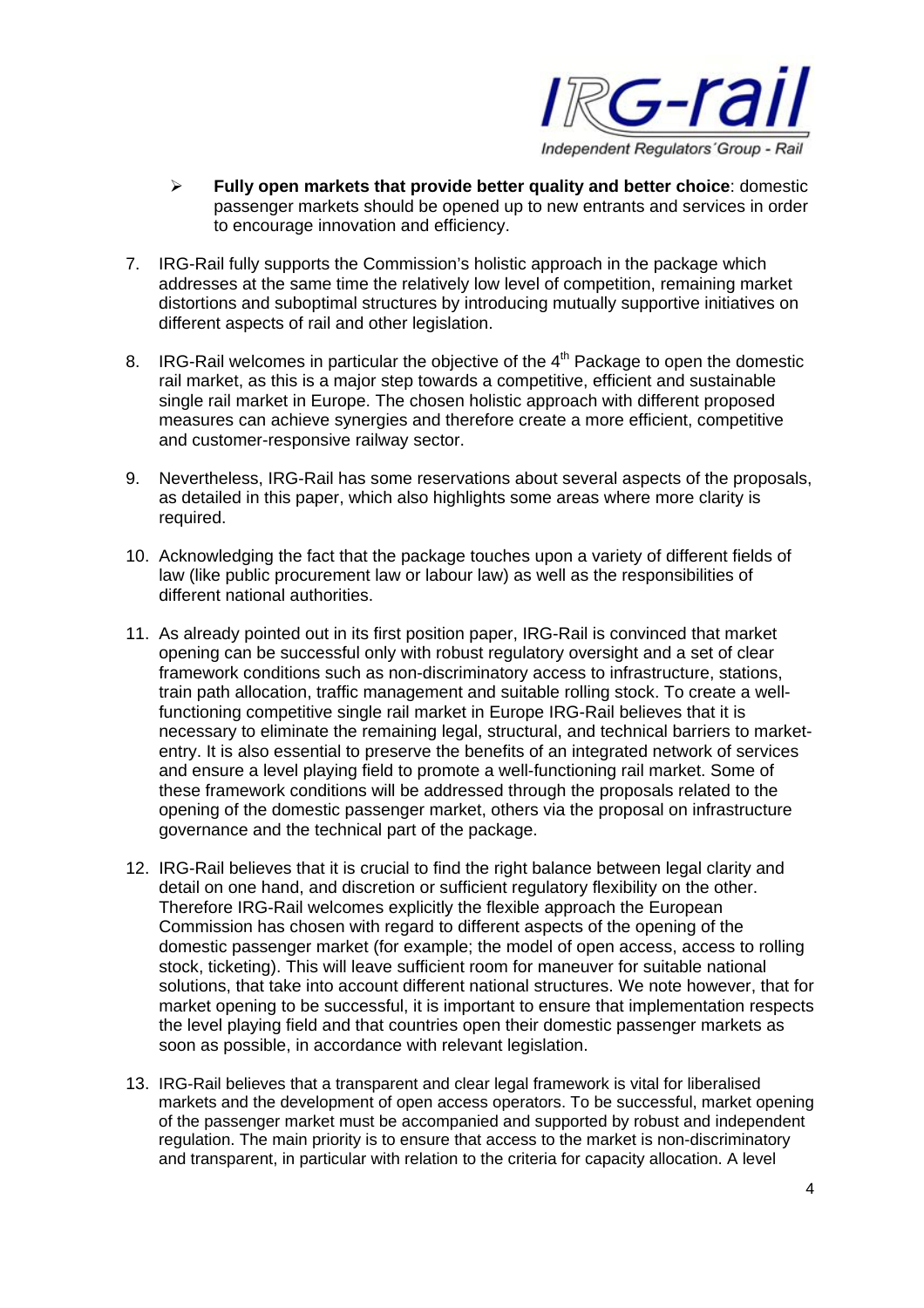

playing-field will encourage investment and innovation, allowing customers to benefit from better services.

## **III. Part I: Opening of domestic passenger markets**

14. IRG-Rail strongly supports market opening in the domestic passenger transport markets. As shown in the evidence gathered by the European Commission, the European rail transport markets are not as open as they could be. The proposed opening of the domestic rail passenger market could benefit European passengers, funders, and rail operators. It would be one step closer to the creation of a full single European railway area, more responsive to customer needs, with improvements in efficiency, performance and growth.

#### **1. Open Access**

#### **Details of market opening**

- 15. Liberalisation can take different forms, with a differing balance between competitive tendering for public service contracts and open-access arrangements. Member State rail networks are diverse in size, structure, and technical specification. IRG-Rail welcomes that the 4<sup>th</sup> Railway Package allows for these differences, and provides Member States sufficient flexibility, whilst maintaining a level playing field, as to how the benefits of competition in the domestic rail market can be most effectively realised.
- 16. The model to be chosen for liberalisation of domestic passenger market has to be considered carefully, especially with regard to any possible impact on existing contracts as in Member States where open access is already in place, it is important that competitive conditions are preserved.

### **Competitive tendering and public transport plans**

- 17. The package introduces mandatory competitive tendering for the award of public service contracts of a certain size. IRG-Rail welcomes this proposal as a general rule.
- 18. Competitive tendering of public service contracts for rail already exists in some Member States. Their experience indicates that the pressure of competition can create incentives for bidders to offer improvements in efficiency, performance and quality of rail services. It may also reduce costs, and maximise efficiency of public spending as public authorities are offered value for money, promoting innovation and improving passenger benefits.
- 19. A well designed competitive bidding process should promote the participation of different railway undertakings and help to ensure the optimal value for customers and public transport authorities. The success of the competition for the market will depend on the quality, organisation and design of the bidding process, and how attractive the proposal is to bidders (for instance, clear valuation criteria, quality standards).
- 20. To ensure a level playing field with full visibility, IRG-Rail would also recommend that the Commission takes the necessary measures to ensure that further information on the tendering and award of rail public service contracts is recorded and published at the European level, in accordance with existing EU public procurement legislation.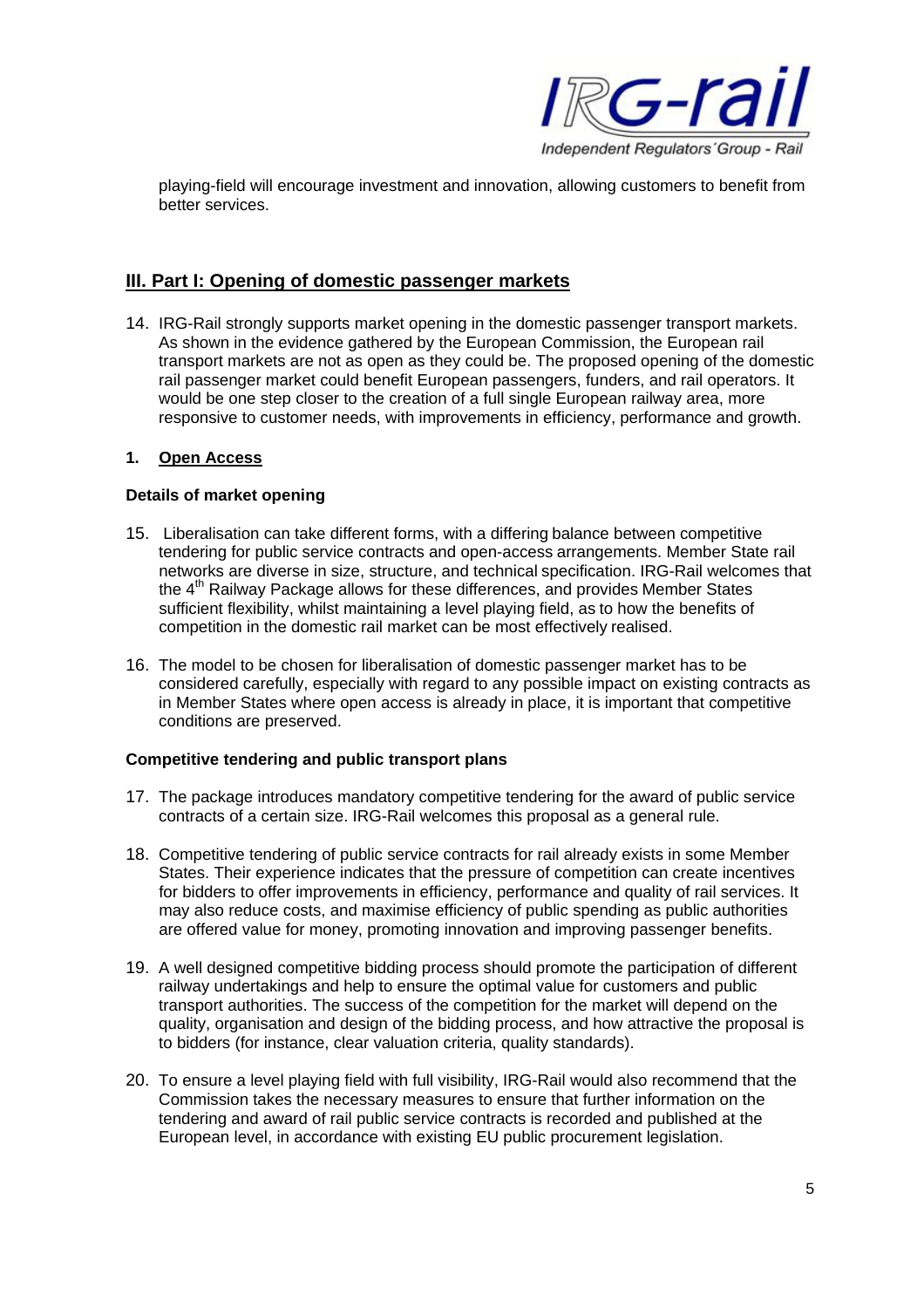

- 21. Regarding public transport plans, the package provides for a flexible but formalised procedure for defining public service obligations and the geographical scope of public  $\overline{\phantom{a}}$  service contracts<sup>[3](#page-5-0)</sup>. IRG-Rail generally welcomes this: a transparent process, involving all interested parties, will help to ensure the benefits of competition. IRG-Rail also supports the creation of common rules on the award of public service contracts in order to ensure that the characteristics of those contracts meet such principles of appropriateness, necessity, proportionality and cost-efficiency.
- 22. Therefore, IRG-Rail supports the provision<sup>[4](#page-5-1)</sup> that would allow competent authorities to limit the number of contracts to be awarded to the same railway undertaking following a competitive tendering procedure. This safeguard will allow competent authorities to introduce competition in rail markets and not depend on dominant undertakings. However, to avoid the creation of additional barriers to market entry, further clarity will be required on the circumstances under which such limitations may be applied.
- 23. We understand the concept of a maximum size<sup>[5](#page-5-2)</sup> for Public Service Contracts. Nevertheless flexibility and proportionality are required to reflect the size of the network, communities and the country to be served, as well as transport flows. Very large contracts - for example covering most passenger services within a Member State - would clearly reduce competition and would only attract dominant railway undertakings such as the historical operator.
- 24. It is also important that the proposals on thresholds for direct awards take into account the benefit of tendering, and provide for the best outcome for funders and users.

### **Role of Regulatory Bodies**

- 25. The package introduces a new role for Regulatory Bodies. Concretely, the Regulatory Body is required to assess a competent authority's compliance with a set of criteria for public transport plans, ensuring that they are proportionate, appropriate, and not deterrent to potential market-entrants<sup>[6](#page-5-3)</sup>. IRG-Rail believes Regulatory Bodies could bring their expertise to bear, and welcomes this separate regulatory oversight process.
- 26. We acknowledge that the procurement of public service contracts does not fall within the competences and duties of Regulatory Bodies, but we recognise the important role of Regulatory Bodies in ensuring non-discriminatory access to the market and transparency of rules. However we would stress that these new regulatory functions must take into account constitutional and administrative structures that may exist at national level. In some countries, current constitutional arrangements would not permit the Regulatory Body to oversee regional tendering authorities.

<span id="page-5-0"></span> $3$  Proposal amending Regulation EC No 1370/2007 – new article 2a.

<span id="page-5-1"></span> $4$  Proposal amending Regulation EC No 1370/2007 – article 5, para 4(b).

<span id="page-5-2"></span> $5$  Proposal amending Regulation EC 1370/2207, article 2a, para 6(b)

<span id="page-5-3"></span> $6$  Proposal amending Regulation EC No 1370/2007, article 21, para 6(a)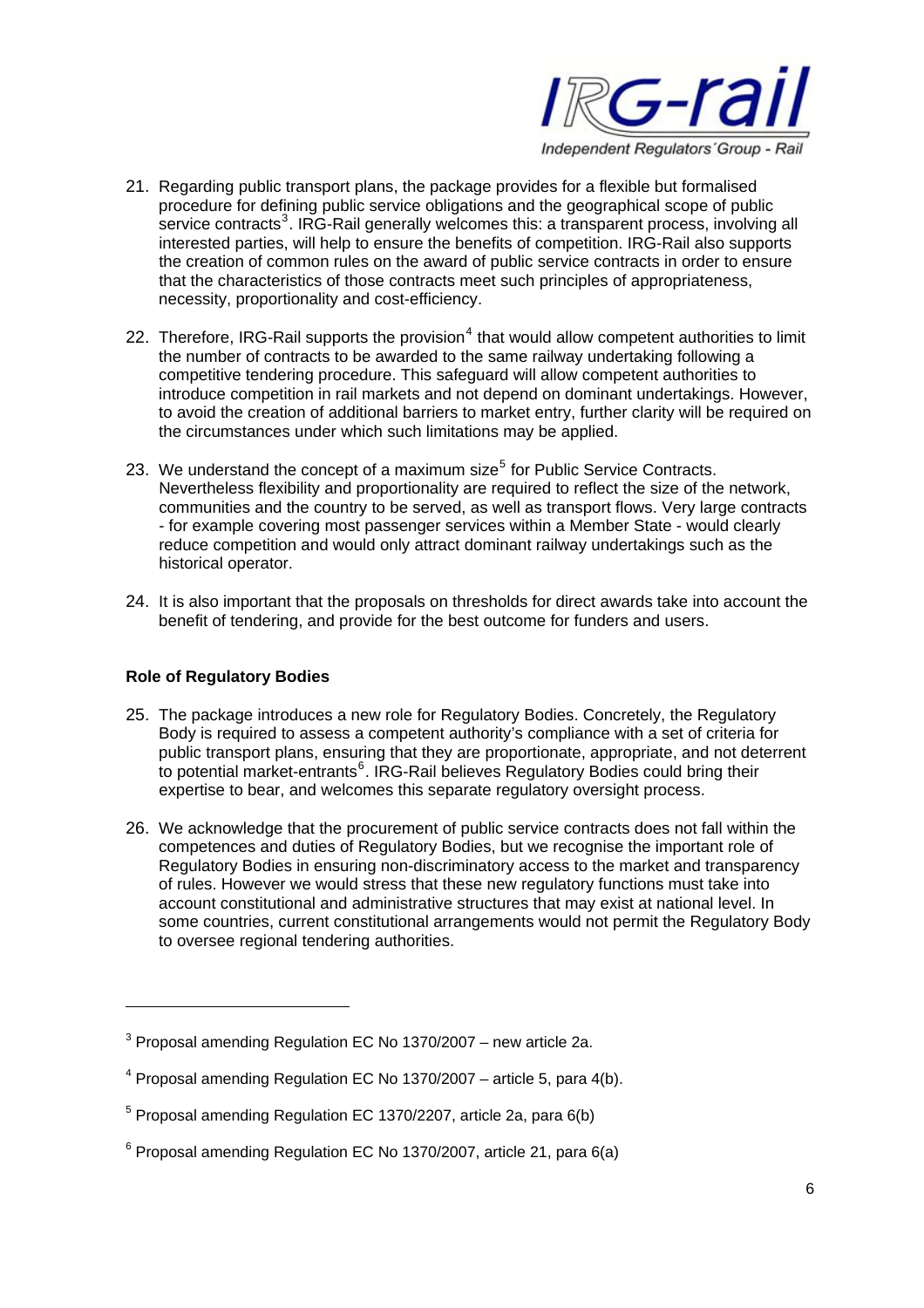

- 27. In addition, we are concerned that neither the package nor existing legislation appear to provide any measure to ensure proper enforcement. Such powers would need to be detailed in the amended regulation.
- 28. If applicable, Regulatory Bodies will also be asked to assess whether the economic equilibrium of a public service contract is compromised by the introduction of a new openaccess rail passenger service. IRG- Rail welcomes this role, already foreseen in the case of international passenger services, as well as the high degree of transparency, clear timescales and legal certainty provided under the proposal.
- 29. However it should be made clear that the requirement for an applicant to notify a request for infrastructure capacity for rail passenger services no less than 18 months before the start of the working timetable  $<sup>7</sup>$  $<sup>7</sup>$  $<sup>7</sup>$  should only apply in a Member State that has implemented</sup> the (optional) economic equilibrium test into national law. Furthermore IRG-Rail has some concerns about the potential impact of such a timescale on ad-hoc requests for capacity. In order to allow such ad-hoc rail passenger traffic, the provision should clearly refer only to traffic in the timetable prepared annually by the infrastructure manager. Furthermore, timescales for capacity allocation should be determined in such a way that deliberately obstructive behaviour in capacity request is prevented.

## **2. Information and integrated ticketing scheme**

- 30. The package ensures that Member States have the possibility to establish information services and integrated ticketing schemes common to all railway undertakings operating domestic passenger services[8](#page-6-1), which must not distort competition. IRG-Rail welcomes that the European Commission has chosen an open and flexible approach that foresees national discretion and allows for market-driven solutions. However, clarification of the scope and what is meant by "information" and "ticketing scheme" is necessary, in particular whether this is strictly limited to the establishment of one single nationwide information service and integrated ticketing scheme. In order to allow flexibility for preserving network benefits for passengers the proposal should be redrafted and ask for the establishment, for instance at national or regional level , of "common information services and/or ticketing schemes including integrated schemes for the supply of tickets, through tickets and reservations".
- 31. IRG-Rail sees it as essential that these arrangements should be subject to regulatory oversight to prevent discrimination between (potential) operators. To guarantee a successful European rail transport market, operators may not be unduly dependent on competitors for rail related services. However, if supervision of the level playing field is supposed to be assigned to the Regulatory Body a corresponding provision should be inserted in the relevant European legislation.

### **3. Access to rolling stock**

 $\overline{a}$ 

32. In its paper published in October, IRG- Rail outlined the importance of addressing the issue of access to rolling stock, which is a barrier to entry for new entrants. IRG-Rail welcomes that the 4<sup>th</sup> Railway Package proposal requires Member States to ensure

<span id="page-6-0"></span><sup>&</sup>lt;sup>7</sup> Proposal amending Directive 2012/34/EU –article 3 para 4

<span id="page-6-1"></span> $8$  Proposal amending Directive 2012/34/EU – article 1.7 –article 13a, para 1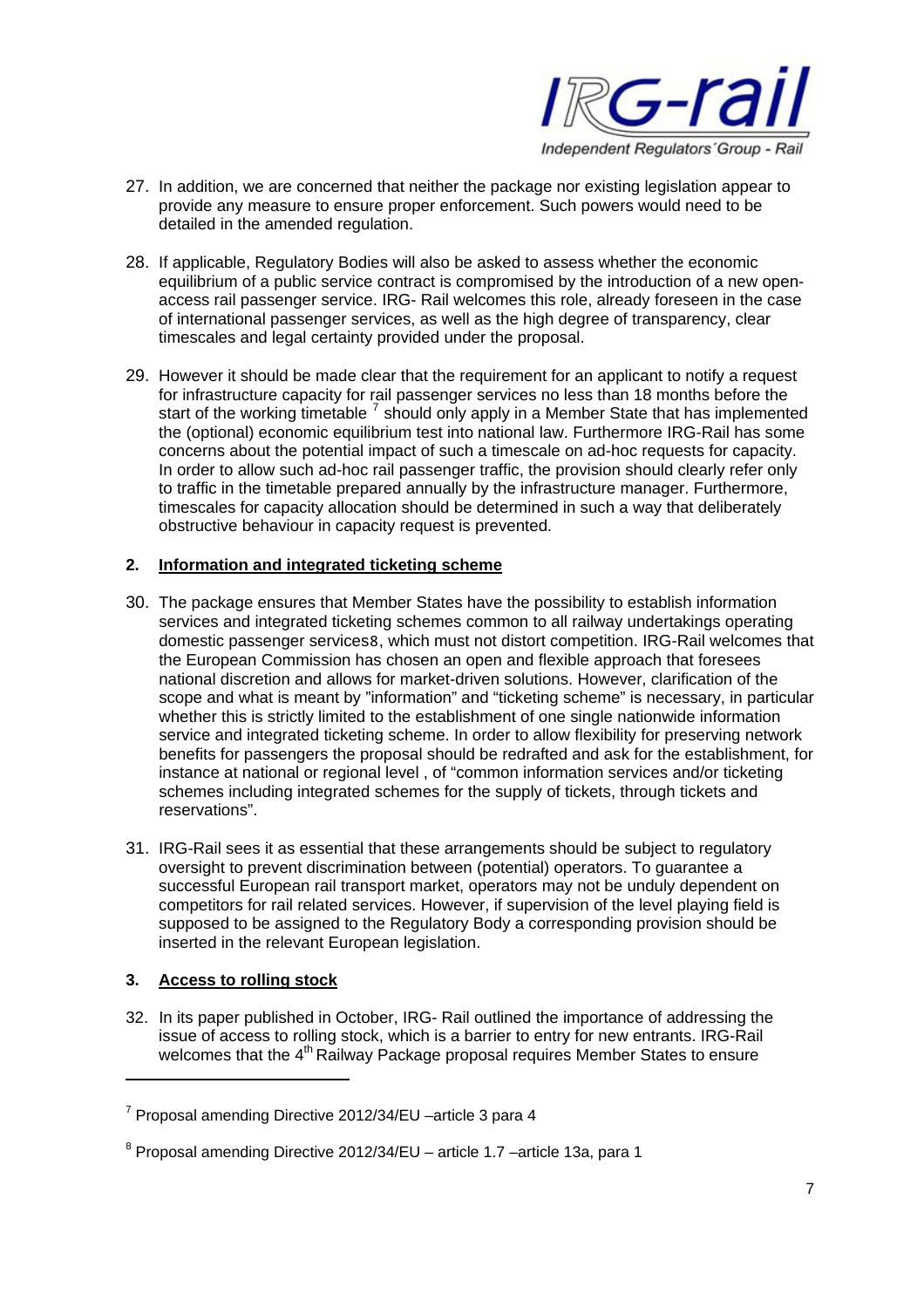

effective access to suitable rolling stock for rail passenger services<sup>9</sup>, without prescribing a specific approach but recognising that different practicable solutions may be appropriate to suit the needs of different markets. Regulatory Bodies should exercise their monitoring powers to ensure that issues of concern are identified, and that access to rolling stock does not present a barrier.

33. IRG-Rail would strongly support that Member States study their rolling stock market and have measures for rolling stock ready and published before 2019. This would increase transparency of the state of play of the rolling stock market.

## **IV. Part II: Infrastructure governance**

### **1. General Remarks**

- 34. IRG-Rail supports the widening and clarification of the functions of infrastructure managers and welcomes the intended strengthening of infrastructure manager independence and safeguards in this respect.
- 35. According to the Commission's evidence and the experience of some regulators, the existing degree of separation in some Member States does not fully prevent conflicts of interest.
- 36. The Commission's proposals are therefore to introduce an institutional separation of infrastructure management and transport operation as the simplest and most efficient solution to create a level playing field among transport operators. However the package foresees an exception for those Member States that are maintaining vertically integrated structures. It allows such structures only if separation safeguards (Chinese walls and prevention of cross-subsidy) are implemented, and provides for a verification procedure by the Commission to ensure the independence of the infrastructure manager.
- 37. IRG-Rail considers structural reform to be a necessary and important step towards ensuring that the network is run efficiently and in a non-discriminatory manner. Some Regulatory Bodies favour very far-reaching measures in this respect. However, in the light of the extensive and lengthy discussions of this topic at several levels and in various sectors, including amongst Regulatory Bodies, IRG-Rail follows a pragmatic rather than dogmatic approach. Thus, this paper does not express any position on the merit or validity of the exception foreseen by the Commission, and we will focus for the time being on ensuring a level playing field, dependent upon transparent financing, impartial infrastructure management, and non-discrimination.
- 38. Strong and independent Regulatory Bodies are a prerequisite for any opening of the market. Therefore independent Regulatory Bodies should supervise these areas, whatever degree of separation is chosen by Member States. They must have sufficient resources and powers to tackle any barriers to market-entry. Powers to be assigned to

 $9$  Proposal amending Regulation EC No 1370/2007 – article 5a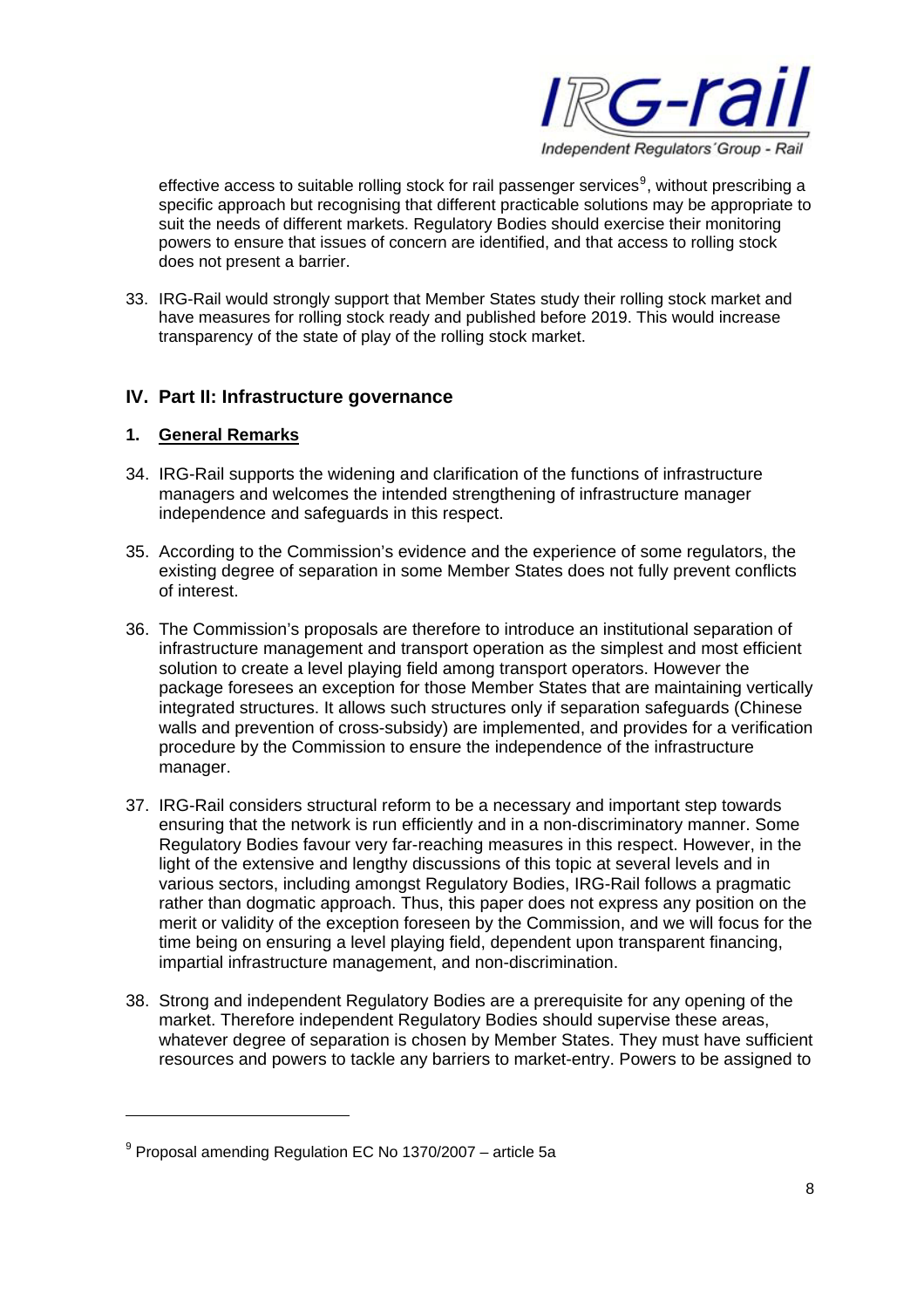

the Regulatory Bodies in order to fulfil this task will depend on the chosen structural approach, and the need to reflect the degree of vertical integration.

#### **2. Definitions and scope of institutional separation**

- 39. IRG-Rail considers it important to have precise legal definitions in order to secure legal certainty and to avoid misinterpretation and subsequent litigation. This is crucial as the definitions determine the scope of these provisions and therefore build the basis for any proper implementation by Member States and enforcement by the Regulatory Bodies.
- 40. As outlined in IRG-Rail's previous position paper, we are in favour of clearer definition and specification of the functions of infrastructure managers. Thus IRG-Rail welcomes the proposal to define all relevant functions of the infrastructure manager. Such functions must be performed by the infrastructure manager in a consistent, nondiscriminatory manner.
- 41. Whilst we support imposing the separation and governance obligations<sup>[10](#page-8-0)</sup> under the package on "large" and mainline infrastructure managers, we would recommend following a proportionate approach for "smaller" infrastructure providers in order to mitigate administrative and financial burdens. For instance, legislation on separation requirements in the energy sector<sup>[11](#page-8-1)</sup> distinguishes between stricter obligations for large and less intrusive requirements for small companies.
- 42. As so much depends upon it, clarification is needed with regard to the definition of "vertically integrated undertaking". IRG-Rail observes that the proposed definition is not consistent with the legal definition of "vertically integrated undertaking" in Directive  $2009/72/EC^{12}$  $2009/72/EC^{12}$  $2009/72/EC^{12}$  and in Directive 2009/73/EC<sup>[13](#page-8-3)</sup> that focus both on the control and the different functions of the vertically integrated undertaking instead of focussing on the full or part ownership. Further guidance of what is meant by "partly owned"<sup>[14](#page-8-4)</sup> would be needed with regard to complex financial ownership models.

<span id="page-8-0"></span><sup>10</sup> Proposal amending Directive 2012/34/EU– article 7

<span id="page-8-1"></span><sup>11</sup> Directives 2009/72/EC and 2009/73/EC.

<span id="page-8-2"></span><sup>12</sup> Article 2 (21) of Directive 2009/72/EC reads *"vertically integrated undertaking' means an electricity undertaking or a group of electricity undertakings where the same person or the same persons are entitled, directly or indirectly, to exercise control, and where the undertaking or group of undertakings perform at least one of the functions of transmission or distribution, and at least one of the functions of generation or supply of electricity"*

<span id="page-8-3"></span><sup>13</sup> Article 2 (20) of Directive 2009/73/EC reads: *"vertically integrated undertaking' means a natural gas undertaking or a group of natural gas undertakings where the same person or the same persons are entitled, directly or indirectly, to exercise control, and where the undertaking or group of undertakings perform at least one of the functions of transmission, distribution, LNG or storage, and at least one of the functions of production or supply of natural gas".*

<span id="page-8-4"></span><sup>&</sup>lt;sup>14</sup> Proposal amending Directive 2012/34/EU – article 3, para 1(c) –point 31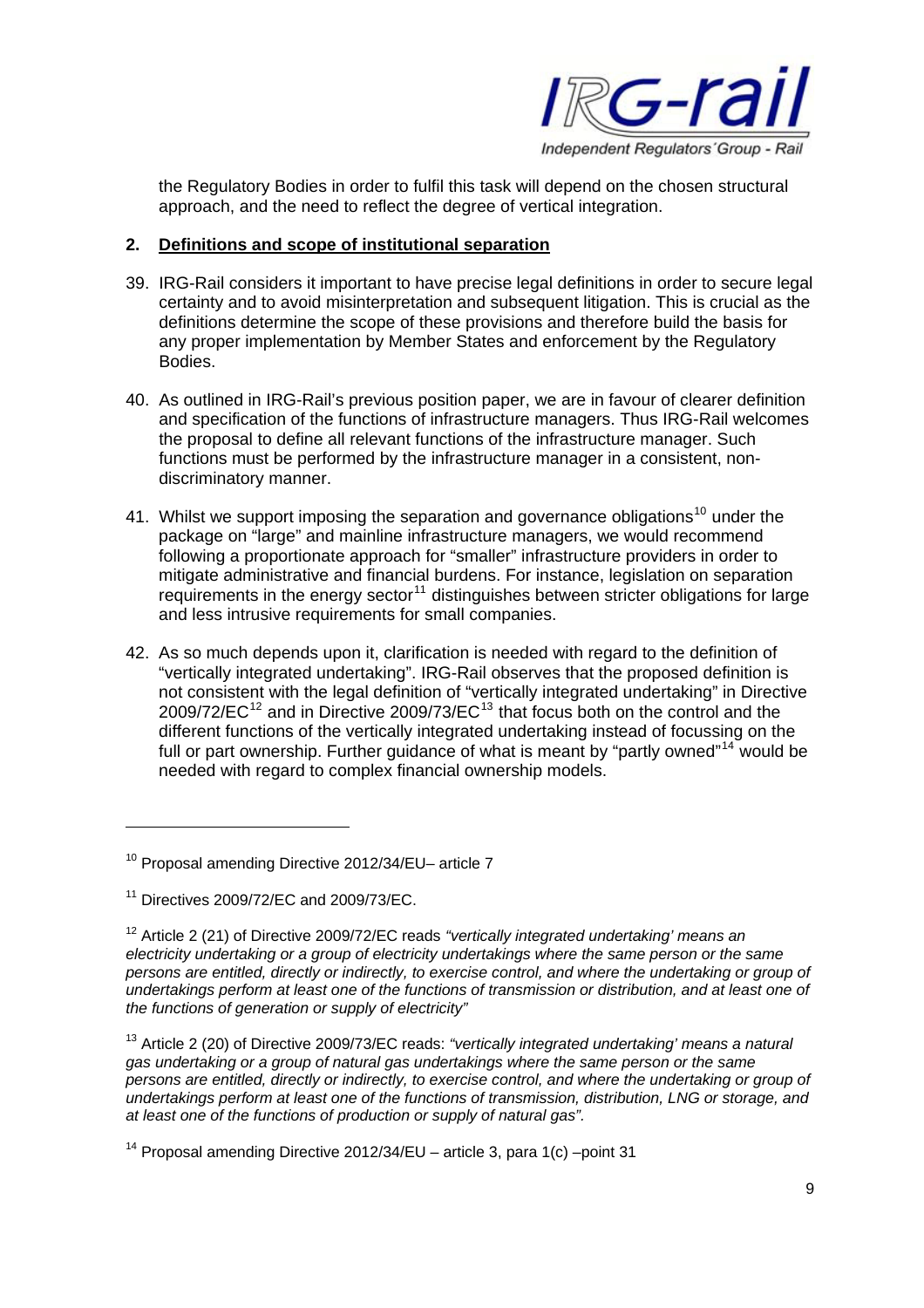

- 43. IRG-Rail calls for clarification on the economic independence of infrastructure managers in vertically integrated undertakings. The term "ultimate owner"<sup>[15](#page-9-0)</sup> is neither defined in the current draft, nor is it used or defined in other legislation. A clarification is necessary, especially regarding infrastructure managers with complex ownership structures and / or infrastructure managers owned by vertically integrated undertakings, which are owned in turn by another company or by government.
- 44. Moreover, in order to ensure legal certainty, precise definitions of various abstract legal terms such as "directly or indirectly exercise control", "exercise any right" or "hold any financial interest" are needed. The definition of the legal term "directly or indirectly exercise control" appears to be taken from the Council Regulation (EC) No 139/2004 on the control of concentration between undertakings (the EC Merger Regulation) and is already well defined in ECJ case law. However this should be taken up explicitly in the definition part of the Directive.
- 45. Furthermore, we recommend including a precise definition of the term "hold any financial interest". This legal term is neither defined in the current draft nor used in other sector-specific legislation. It is important to understand what is meant by this in the light of the existing complex financial ownership structures in the railway sector.
- 46. This lack of clarity with regard to various legal terms bears the risk of a divergent interpretation and is likely to be problematic for several Member States e.g. with regard to its implications for cooperation arrangements and existing forms of collaboration. It is important in this respect not to undermine well established investment approaches.

## **3. Effective independence of the infrastructure manager within a vertically integrated undertaking[16](#page-9-1)**

- 47. As the 4th Railway Package may allow vertically integrated undertakings, including those with a holding structure, to maintain ownership of the infrastructure manager it is necessary to ensure organisational and decision-making independence. IRG-Rail supports strong and efficient safeguards protecting the infrastructure manager's independence, such as the elimination of the potential cross-subsidisation between the infrastructure manager and other parts of the integrated group, and an efficient regulatory oversight in this respect.
- 48. IRG-Rail also supports the proposed rules to ensure the independence of the staff and management structure of the infrastructure manager, such as the rule forbidding the members of the Supervisory Board of the vertically integrated company to take part in infrastructure manager's governing board or senior management. With regard to the foreseen notification of different aspects of duration and termination of contracts to the Regulatory Bodies<sup>[17](#page-9-2)</sup>, IRG-Rail acknowledges that Regulatory Bodies are not able to

<span id="page-9-0"></span><sup>15</sup> Proposal amending Directive 2012/34/EU – article 7a para 3

<span id="page-9-1"></span><sup>16</sup> Proposal amending Directive 2012/34/EU – article 7a and 7b

<span id="page-9-2"></span> $17$  Proposal amending Directive 2012/34/EU – article 7b para 3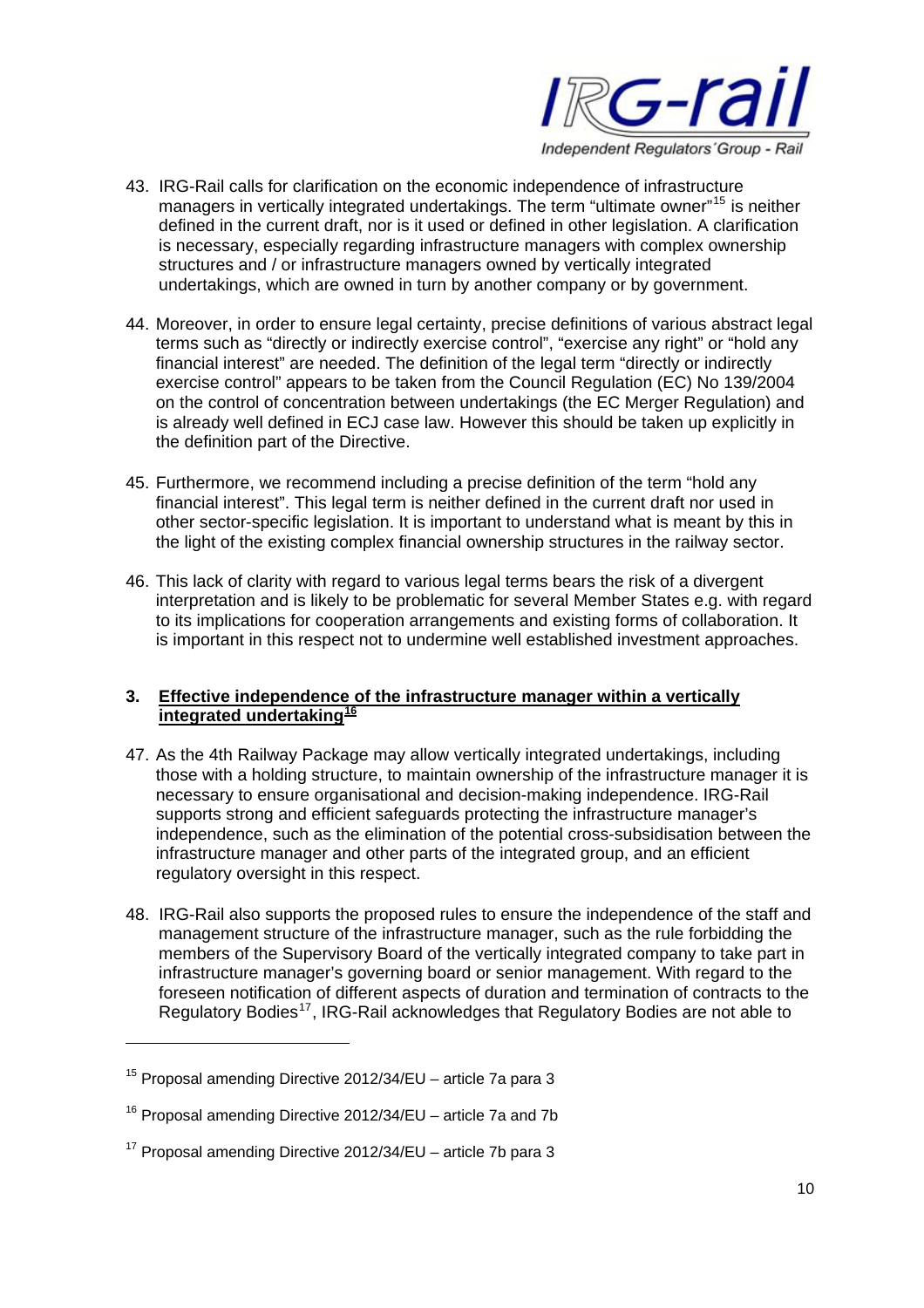

perform judicial functions with regard to labour law. However IRG-Rail supports the foreseen role of Regulatory Bodies aimed at enabling them to monitor properly the compliance with the new provisions.

49. For vertically separated structures, IRG-Rail welcomes the possibility of limiting subcontracting activities by the infrastructure managers to any other body if a conflict of interest arises[18](#page-10-0). However, IRG-Rail has some concerns about responsibility for monitoring and enforcing legal requirements as well as exercising regulatory control on such sub-contracting activities, in particular in respect non-discrimination.

#### **4. Procedure of verification of compliance for vertically integrated structures**

- 50. With regard to the proposed procedure of verification of compliance<sup>[19](#page-10-1)</sup>, IRG-Rail would like to highlight the role of national Regulatory Bodies in monitoring and enforcing the legislative provisions, to ensure a level playing field and to remove and prevent any discriminatory behaviour. We believe that it should be primarily the role of strong and independent national Regulatory Bodies to ensure compliance with the requirements set out in the package and to take all necessary measures.
- 51. We have some concern about the interface between the role of the Commission, who will be tasked to decide whether legislation has been applied correctly, and the role of Regulatory Bodies, that will be responsible for monitoring and controlling the application of legislation to ensure a level playing field and to remove any discriminatory behaviour. This approach appears to create a parallel procedure of verification of compliance, with both the Commission and the Regulatory Body enforcing compliance. Taking into account that, under the current regime, it is for Regulatory Bodies to monitor and enforce via sanctions or fines, if necessary, while both the Commission and Regulatory Bodies will be involved in the proposed new regime, the respective roles of the Commission and Regulatory Bodies will have to be clarified and defined.
- 52. IRG-Rail fully understands the proposed provision that gives Member States the possibility of limiting access rights for railway undertakings which are part of vertically integrated undertakings in case the Commission is not in a position to confirm that safeguards protecting the independence of the infrastructure manager have been effectively implemented. This is intended to incentivise market opening. However IRGrail believes that this instrument is not perfectly designed. The possibility of limiting or revoking access rights of the vertically integrated operators concerned will not incentivise compliance with the separation requirements if an undertaking is not operating abroad.
- 53. Furthermore it is legally problematic and too far-reaching to give Member States the possibility of limiting access rights in the following cases:

<span id="page-10-0"></span> $18$  Proposal amending Directive 2012/34/EU – article 7 para 4

<span id="page-10-1"></span><sup>19</sup> Proposal amending Directive 2012/34/EU –article 7c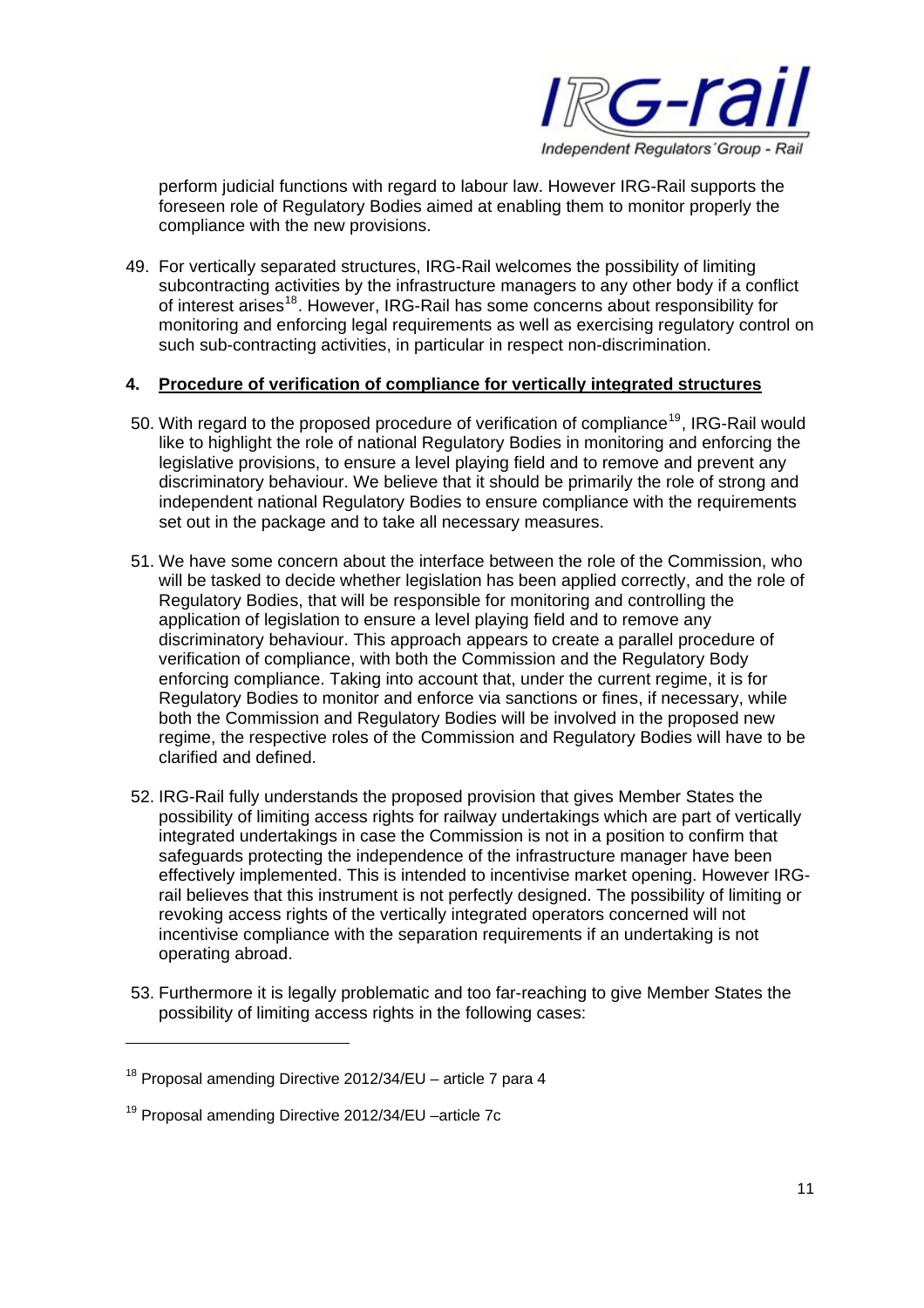

- It would not be appropriate to allow Member States to sanction an integrated operator if the requirements on independence have been fulfilled. We consider that the Commission's right (to decide that the implementation of the requirements set out in the package is not sufficient to ensure a level playing field) would be a "carte blanche" without clear criteria or conditions laid down in the legislation.
- It would be disproportionate to allow Member States to limit or revoke the access rights of a vertically integrated operator while the examination of a request is still pending. At this stage of the process the Commission will not yet have finished its review of whether the safeguards laid down in the package have been effectively implemented. Therefore there would be no legal basis and justification for the limiting of access at that time.
- 54. Clarity is also needed with regard to legal protection against the foreseen Commission's decision (e.g. where to appeal, relationship to national court proceedings etc.).
- 55. IRG-Rail notices that there is an inconsistency in relation to the right to limit access. Under the proposals to amend Directive 2012/34, Member States may limit the rights of access to vertically integrated undertakings that have not met the independence requirements<sup>[20](#page-11-0)</sup>. However, there is no parallel provision, or reference to this, in the proposals on the competitive tendering of public service contracts $^{21}$  $^{21}$  $^{21}$ . To minimise uncertainty, encourage investment, and promote a level playing field, it is important that there is clarity and consistency of scope with regard to the limitations on access. In particular, the proposals should avoid situations where an operator wins a tendering procedure, and sees subsequently the right to limit access being exercised when asking for capacity under the annual timetable.

## **5. Role of the Regulatory Bodies**

56. IRG-Rail recognises that there is a new role for Regulatory Bodies in monitoring ongoing compliance with the requirements for independence of an infrastructure  $m$ anager and its staff<sup>[22](#page-11-2)</sup>, and welcomes this. At the same time IRG-Rail stresses that such monitoring is a complex task, especially with regard to the separation of financial circuits, and could only be fulfilled properly by adequately resourced Regulatory Bodies. It is important that the Commission takes measures to ensure that in any case such monitoring also includes *ex officio* powers as foreseen under current EU legislation.

<span id="page-11-0"></span> $20$  Proposal amending Directive 2012/34/EU – article 7c, para 3

<span id="page-11-1"></span><sup>&</sup>lt;sup>21</sup> Proposal amending Regulation No 1370/2007.

<span id="page-11-2"></span> $22$  Proposal amending Directive 2012/34/EU – article 7c, para 5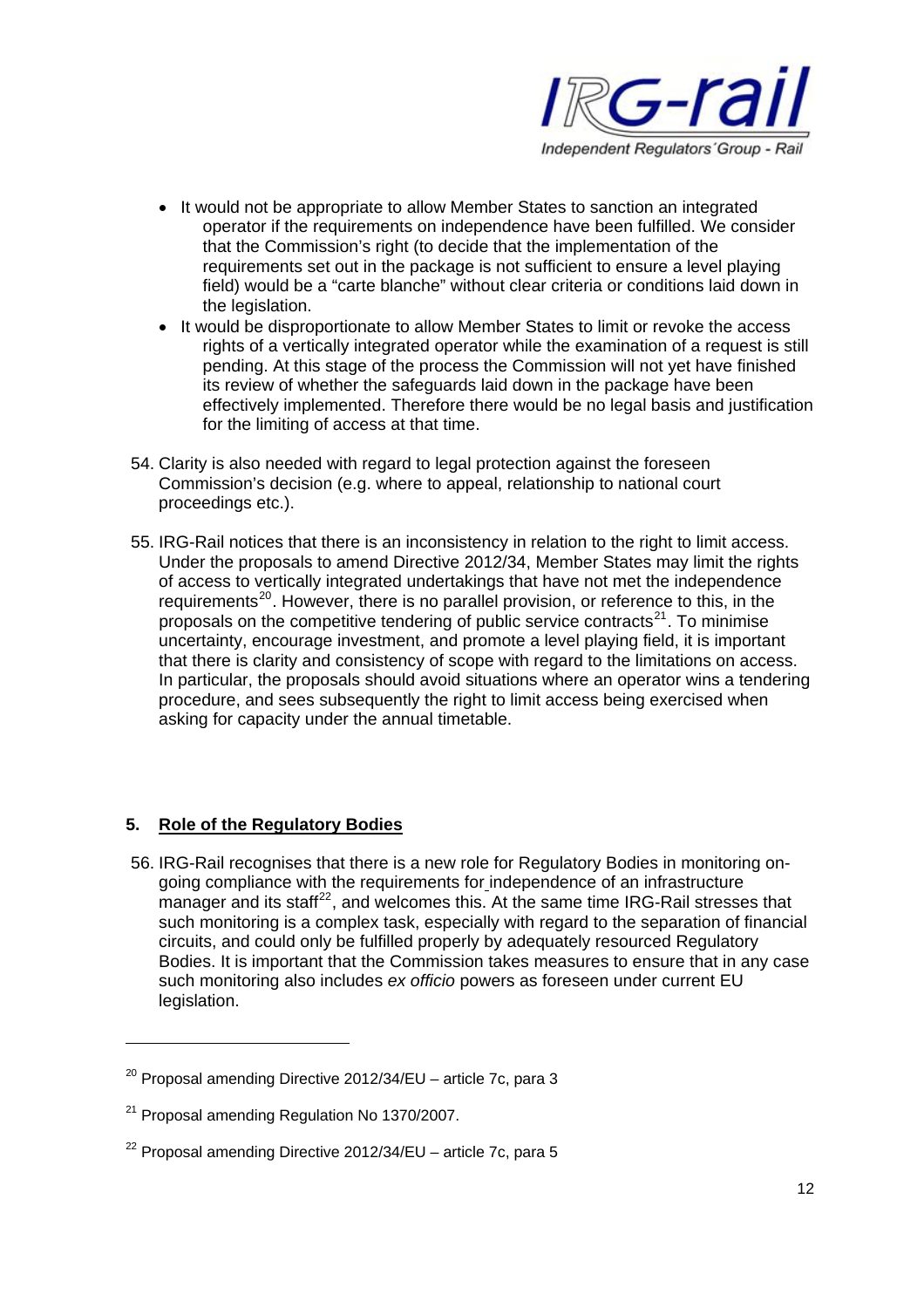

- 57. IRG-Rail also points to the fact that Regulatory Bodies will need a clear insight and adequate information from the relevant parties. Examples for ways of providing regulatory bodies with such an insight can be found in some Member State railway markets (for example, transparency requirements in the UK), and in other sectors (eg: compliance programme and officers in the energy sector.)
- 58. With regard to the obligation of the Regulatory Body to make a decision relating to the independence requirements, the legislation sets a specific time limit $^{23}$  $^{23}$  $^{23}$ . This does not align with the more flexible time period given to the Commission<sup>[24](#page-12-1)</sup>. We would recommend setting also a specific time limit for the Commission to provide the necessary certainty for the market.

### **6. Coordination Committee**

- 59. With regard to the proposed creation and organisation of a Coordination Committee<sup>[25](#page-12-2)</sup>. IRG-Rail welcomes the overall objective to ensure a well-functioning proper coordination between the infrastructure managers and the users of the network. We fully support the foreseen involvement of Regulatory Bodies as observers to the meetings of this Coordination Committee as most of the issues to be discussed by the committee relate directly or indirectly to the work of national Rail Regulatory Bodies. In addition to this IRG-Rail welcomes that Regulatory Bodies will be informed about the Committee's discussions through receipt each year of a report.
- 60. Nevertheless IRG-Rail believes that any coordination mechanism, and the level of detail on which infrastructure managers should take advice from the users, should leave sufficient flexibility for infrastructure managers to perform their tasks.

## **7. European Network of Infrastructure managers[26](#page-12-3)**

- 61. IRG-Rail generally welcomes the establishment of a forum for cooperation of infrastructure managers across borders, including cooperation on the establishment of the core network corridors, rail freight corridors and the implementation of the ERTMS deployment plan. However, these arrangements should be proportionate and should not create any additional burden, in particular on small infrastructure managers.
- 62. Regulatory Bodies should be involved, as appropriate, in the tasks of the network in benchmarking the efficiency of infrastructure managers. In this context, it may be

<span id="page-12-0"></span> $^{23}$  Proposal amending Directive 2012/34/EU – article 7c, para 5

<span id="page-12-1"></span> $24$  Proposal amending Directive 2012/34/EU – article 7c, para 3 and 4

<span id="page-12-2"></span> $25$  Proposal amending Directive 2012/34/EU – article 7d

<span id="page-12-3"></span> $26$  Proposal amending Directive 2012/34/EU – article 7e